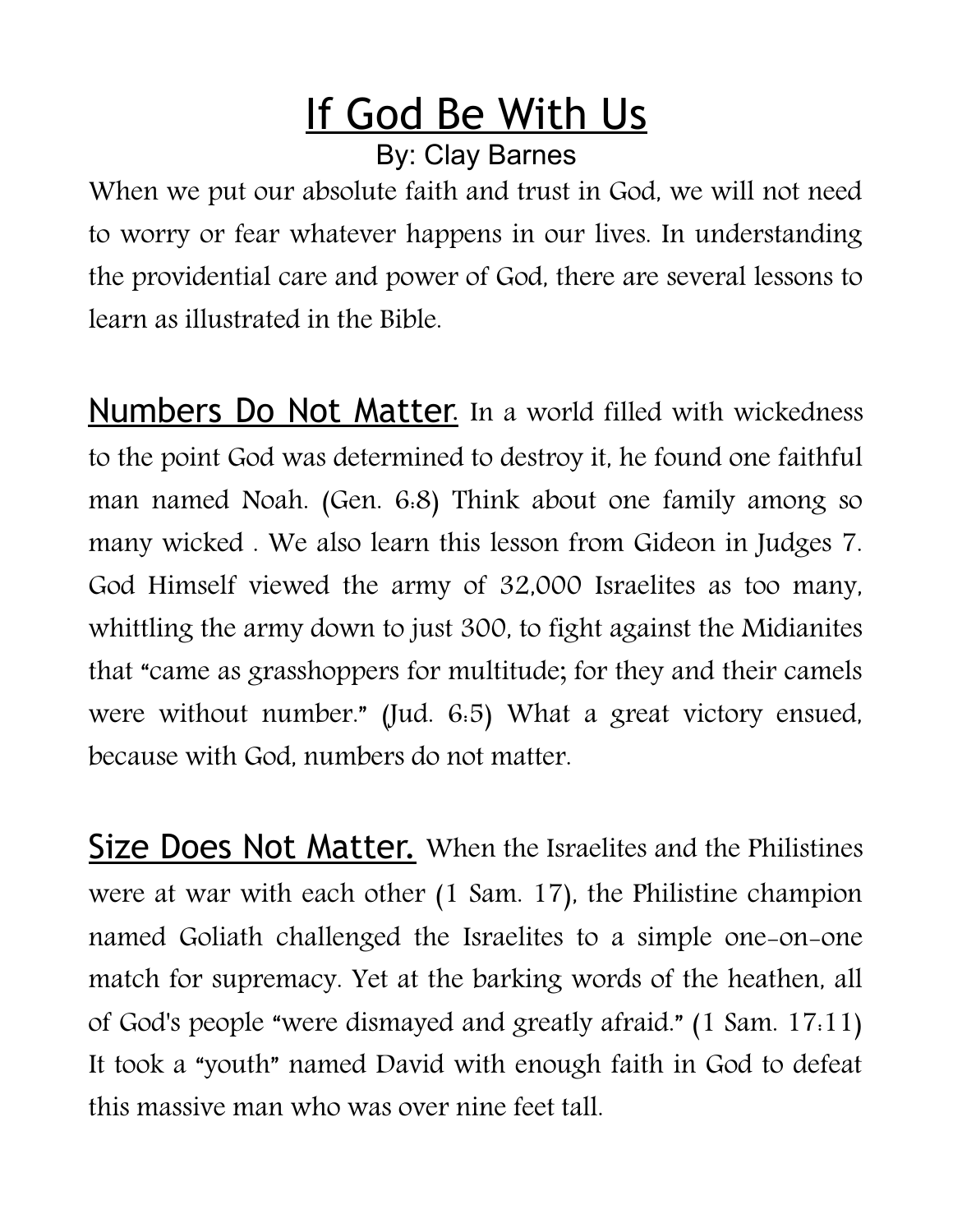Age Does Not Matter. In the midst o some of the most wicked kings of Israel and Judah's history, a boy named Josiah of just eight years took the throne of Judah. (2 Kings 22:1) When he was a teenager of sixteen, "he began to seek after the God of David his father," and when he was twenty, "he began to purge Judah and Jerusalem from the high places, and the groves, and the carved images, and the molten images." (2 Chr. 34:3) When he was twenty-six, the book of the law was found in the temple, and he revolutionized the nation by cleansing the country of idolatry and reestablishing the Passover.

Gender Does Not Matter. While one might think most of the faithful heroes recorded in the Bible are male, do not forget about the wonderful females that exemplified God's righteousness. Esther literally saved the Israelites single-handedly. Deborah was the savior the people, serving as one of the judges of the land. The mother of Moses, Jochebed, hid her son against the laws of the Egyptian land. Rahab saved the Israelite spies from the Canaanites. A woman named Jael contributed to the victory of the Israelites by killing the enemy captain Sisera.

"What shall we then say to these things? If God be for us, who can be against us?" (Rom. 8:31)